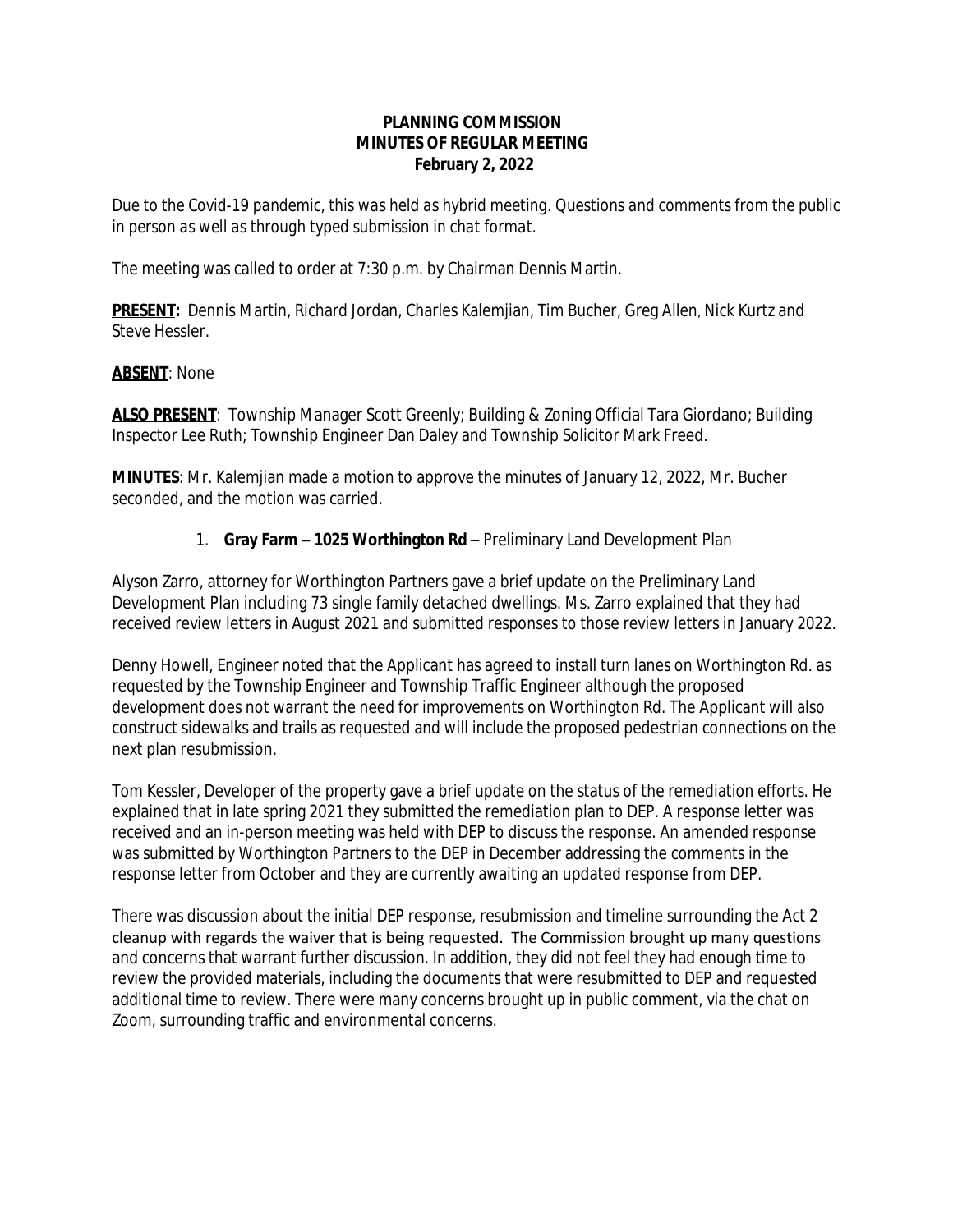## **Comments and questions from the Planning Commission and public include:**

- Timeline for DEP Act 2 clearance and the need for a waiver to proceed before the clearance is obtained
- Where are soils being hauled given and safety concerns after the remediation is complete?
- Is the Township able to require an independent test from an outside engineer not hired by Worthington?
- Why is the ground water in the wooded area at lowest level not tested? Previous meeting showed only one test pit there which seemed to be intentional.
- Why isn't a third party doing these follow-up testing?
- Traffic and safety concerns
- Has the Township EAC reviewed the latest responses from the DEP? If so, what are their comments? How can they get a waiver without that feedback?
- The process if the Township were to grant Preliminary Approval

Gray Farm agreed to an extension on a decision and plans to be back in front of the Commission at the March meeting to discuss further and address all Commission and public questions and concerns.

# 2. **Eagleview Town Center II - Phase II -** Preliminary/Final Land Development Plan

Nick Hartman, from Hankin Group presented the Eagleview Town Center II – Phase II Land Development plan which includes a 4 story, 82-unit apartment building. Based on the Conditional Use decision, the plan includes a reconfiguration of the building that it is located 300ft from the existing pipeline. The plan also includes a future parking structure that would add 38 parking spaces. The plans are being revised based on comments from the Township engineers and consultants and will be resubmitted for review. The Applicant is also requesting a waiver to proceed as a Preliminary/Final Plan and will be back to discuss the plans next month.

*Mr. Jordan made a motion to recommend that the waiver be granted so that the Applicant can proceed as Preliminary/Final. Mr. Kalemjian seconded and the motion carried.*

## 3. **Chick-Fil-A – 211 Eagleview Blvd** – Sketch Plan

Chris Riggle, on behalf of Chick-Fil-A, presented a Sketch Plan and asked the Commission for a recommendation prior to requesting a variance in front of the Zoning Hearing Board for parking. The proposed changes to the site include a 415 sq ft addition of the current structure to accommodate a new kitchen, smaller inside dining capacity, along with changes to the parking lot flow and drive thru process. The plan would also eliminate approximately 14 parking spaces.

Mr. Daley, Township Engineer, explained that when the site was initially approved it was granted a Special Exception from the Zoning Hearing Board that allowed for a shared parking agreement between Chick Fil A and the current Freddy's lot.

No recommendation was given on the Sketch Plan and the Commission had concerns that this proposal will not alleviate any of the current issues on site.